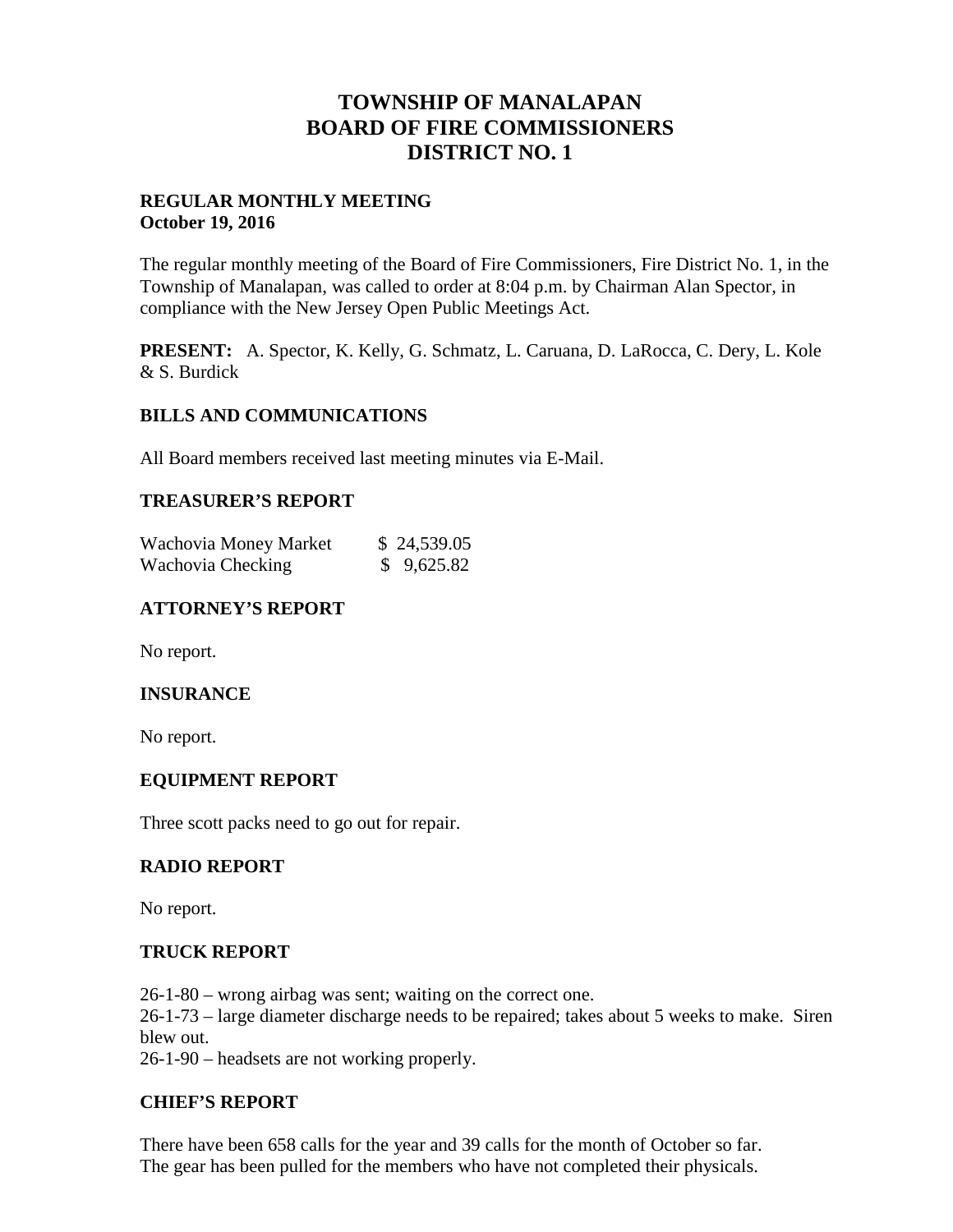## **ASSOCIATION REPORT**

The Open House went well and the fire prevention visits are still going on. The outside door to the atrium needs to be repaired.

#### **TRUSTEES' REPORT**

No report.

#### **OLD BUSINESS**

See attached.

#### **NEW BUSINESS**

Commissioner Schmatz made a motion to pay all vouchers; this was seconded by Commissioner LaRocca. All voted aye.

Discussion held regarding the equipment on 26-1-80.

Meeting opened to the public at 8:28 P.M.

A motion was made by Commissioner Spector to adjourn; it was seconded by Commissioner Kelly and all voted aye.

Meeting adjourned at 8:30 P.M.

Respectfully submitted, Kenneth Kelly, Clerk